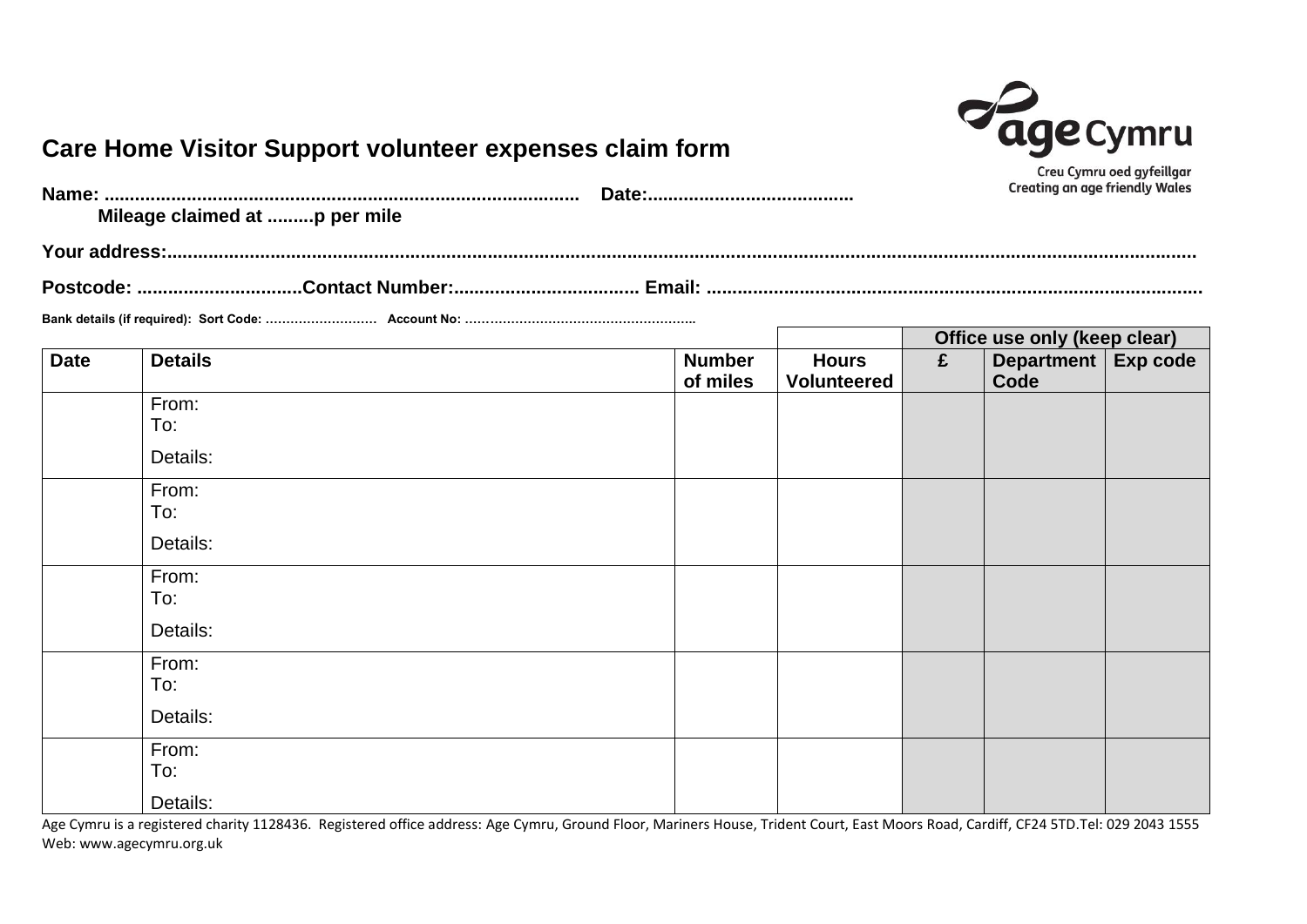|             |                |                                              |                           |                    | Office use only |                               |  |
|-------------|----------------|----------------------------------------------|---------------------------|--------------------|-----------------|-------------------------------|--|
| <b>Date</b> | <b>Details</b> |                                              | <b>Number</b><br>of miles |                    | £               | Department   Exp code<br>Code |  |
|             | From:          |                                              |                           |                    |                 |                               |  |
|             | To:            |                                              |                           |                    |                 |                               |  |
|             | Details:       |                                              |                           |                    |                 |                               |  |
|             |                | <b>Total</b>                                 |                           |                    |                 |                               |  |
|             |                |                                              |                           |                    |                 |                               |  |
|             |                | Other expenses (eg car parking, subsistence) |                           | £                  |                 |                               |  |
|             |                |                                              |                           |                    |                 |                               |  |
|             |                |                                              |                           |                    |                 |                               |  |
|             |                |                                              |                           |                    |                 |                               |  |
|             |                |                                              |                           |                    |                 |                               |  |
|             |                |                                              | <b>Total</b>              |                    |                 |                               |  |
|             |                |                                              |                           | <b>Grand total</b> |                 |                               |  |

## **I hereby certify that:**

- The details above are correct and that this expenditure has been incurred in connection with my volunteer activity with Age Cymru
- I have not claimed this expenditure from any other source
- I know and understand the motor insurance requirements and I confirm that my car remains insured, roadworthy, fit for its purpose, continues to have a current MOT certificate and I hold a valid driving licence

Your details will be kept on a secure database and we will not share your details with any organisations unless required by law. You can unsubscribe at any time. Call 029 2043 1555 email [unsubscribe@agecymru.org.uk](mailto:unsubscribe@agecymru.org.uk) or tick / circle this box [ ]

|                                                                                        |       | Date:                                                                                                                                            |  |  |  |  |
|----------------------------------------------------------------------------------------|-------|--------------------------------------------------------------------------------------------------------------------------------------------------|--|--|--|--|
|                                                                                        |       | Please return competed form to: Zoe Newland, Volunteer Support Officer, Age Cymru, Ground Floor, Mariners House, Trident Court, East Moors Road, |  |  |  |  |
| Cardiff, CF24 5TD. Telephone 02920 431 555 or email: carehomevolunteer@agecymru.org.uk |       |                                                                                                                                                  |  |  |  |  |
| Authorised by (name):                                                                  |       | Date:                                                                                                                                            |  |  |  |  |
| Signature:                                                                             |       |                                                                                                                                                  |  |  |  |  |
| <b>Cheque Number:</b>                                                                  | Date: | <b>Cheque Signatory:</b>                                                                                                                         |  |  |  |  |

Age Cymru is a registered charity 1128436. Registered office address: Age Cymru, Ground Floor, Mariners House, Trident Court, East Moors Road, Cardiff, CF24 5TD.Tel: 029 2043 1555 Web: www.agecymru.org.uk